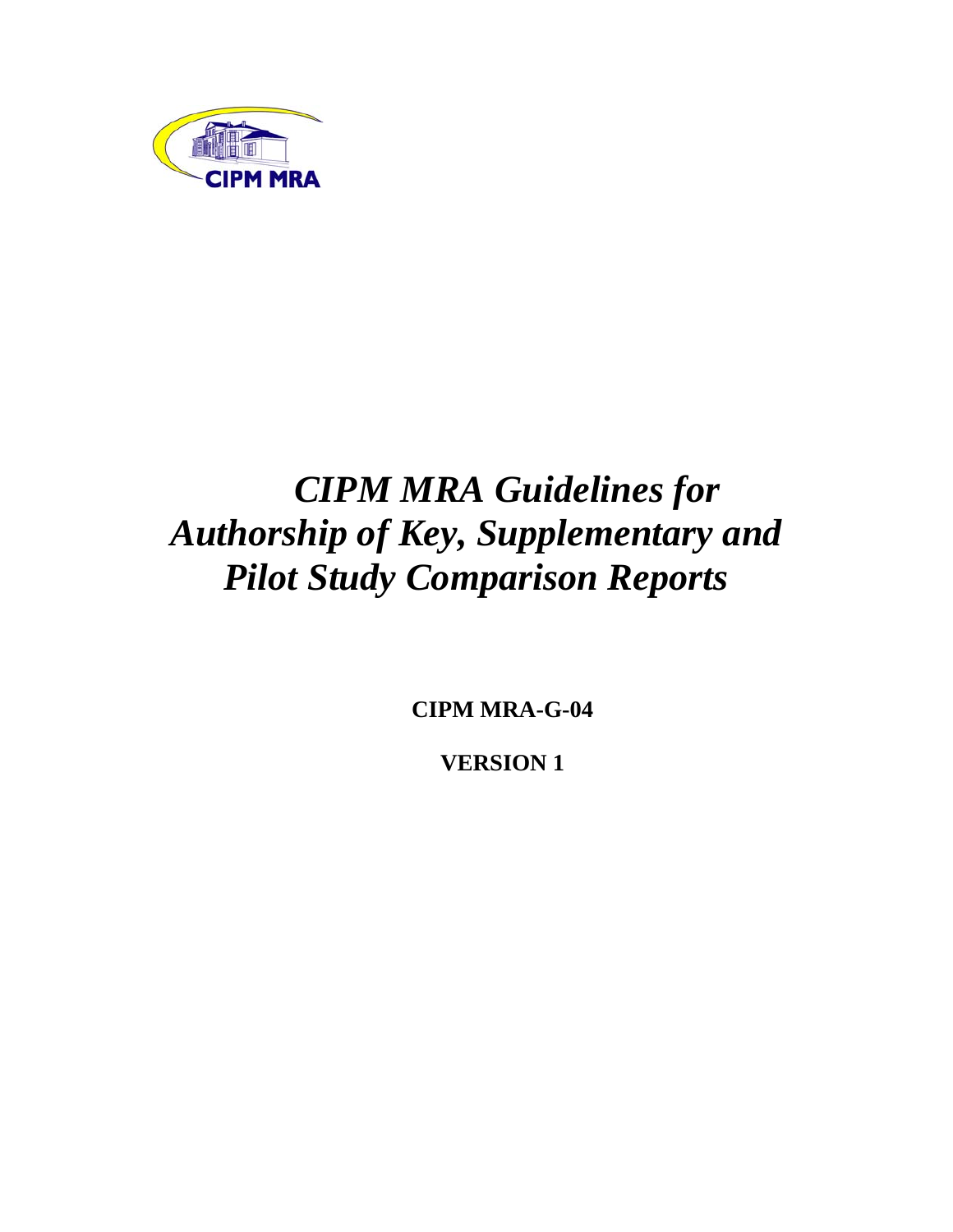

|       | <b>Contents</b>                                                       |
|-------|-----------------------------------------------------------------------|
| Title | Page                                                                  |
| 1.    |                                                                       |
| 2.    | Requirements for authorship of reports in the scope of the CIPM MRA 2 |
| 3.    |                                                                       |
|       |                                                                       |

### **1. Introduction**

It is noted that the number of authors of reports of Key, Supplementary and Pilot Study Comparisons, produced under the aegis of the CIPM MRA, and published in the KCDB and/or METROLOGIA and its electronic supplement, varies strongly from one to fifty.

It is also noted that the conditions to qualify for authorship in the scope of the CIPM MRA have not been defined, which leads to misunderstanding and wrong (over- or under-) appraisal of the real contribution and the quality of that contribution to the report by the different coauthors.

It is recognized that publications are measurable outputs of the work by the NMI/DI and of the contributions by the different participants in the (research and/or comparison) project carried out. In many cases the performance of the institute and of the individual scientist is measured by considering the number of publications produced.

It has also to be remarked that most of the Key, Supplementary and Pilot Study Comparisons reports, although containing scientific interesting and important information, do not contain original research and method development information and thus are not meant to be seen as publications that can qualify for publication in peer reviewed scientific journals.

As a consequence it is recommended to publish **original** scientific research and method development results, also as part of the execution of Key, Supplementary and Pilot Study Comparisons, in a separate article in reviewed scientific journals, by that also reaching out to a wider community.

Several NMIs/DIs have formulated internal rules and criteria for authorship of an article. The requirements for authorship of comparison reports in the scope of the CIPM MRA, as formulated below in this document, are based on authorship criteria applied by NIST, NRC and PTB.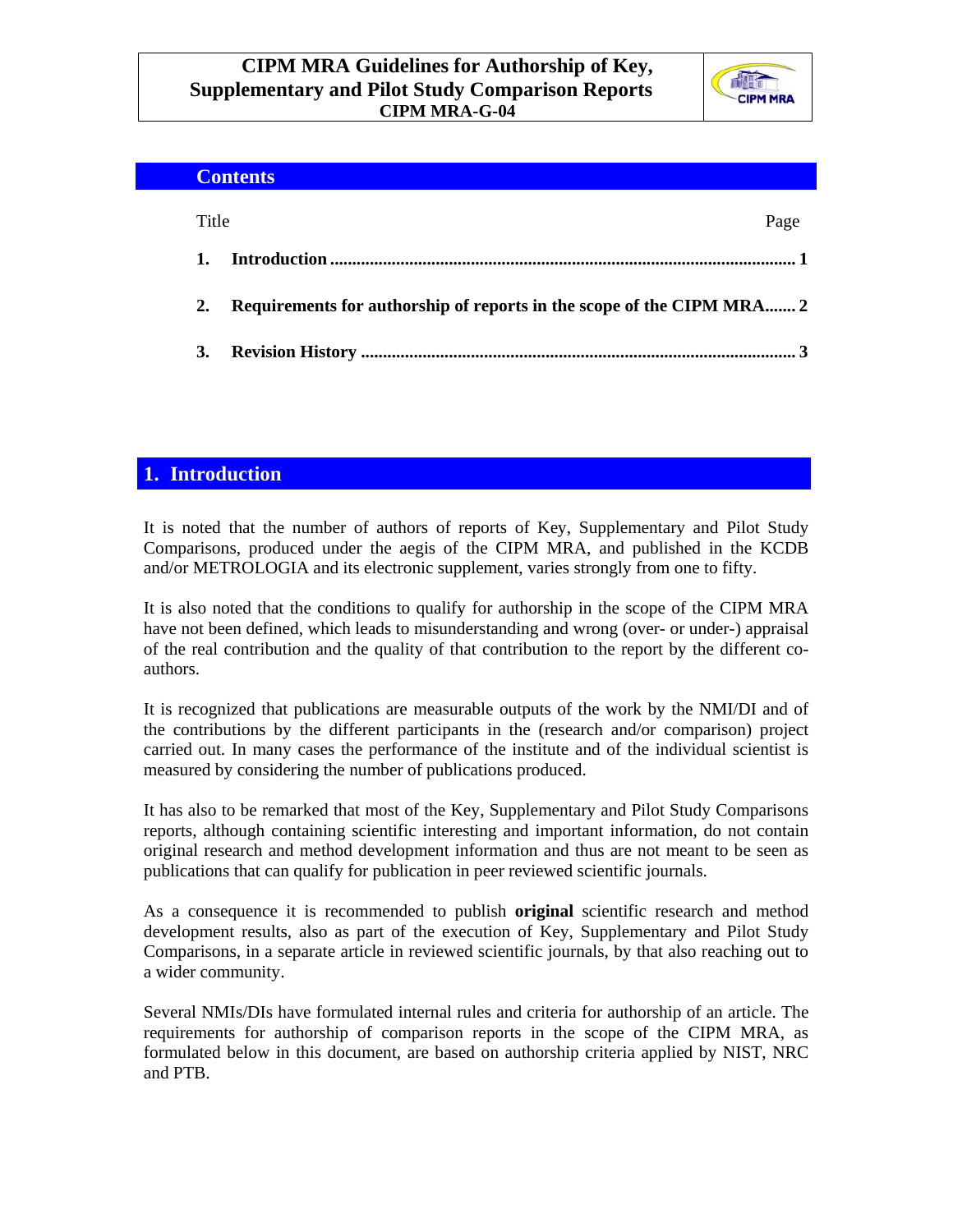

This document is not intended to overrule the internal rules and criteria which apply in the different NMIs/DIs.

#### **2. Requirements for authorship of reports in the scope of the CIPM MRA**

In order to qualify as an author of the project/comparison report every individual shall have made at least a substantial intellectual contribution in at least one of the following activities:

- conception, experimental design and evolution of the project/comparison;
- scientific performance of the research, having executed at least one or more significant aspects of the project/comparison;
- creative analysis, interpretation and calculations of the measurement data;
- creative writing up of the manuscript and documenting the project with all its data and results.

Applying these criteria means that there will not be just one sole author, but that from every participating NMI/DI at least one person will qualify as a co-author, inasmuch as at least one person has carried out the measurements and by that has contributed substantially in the execution of the comparison.

General supervision of the project/comparison (e.g. by laboratory managers) does not qualify for authorship.

Authors should be able to present, explain and defend their contribution to the project/comparison self-reliant to outside experts and at scientific/technical conferences and workshops.

All co-authors should have been able to review the content of the article and give consent. They are jointly responsible for the quality and content of the publication.

Authors need to have the authority from their managers to act as an (co-)author.

If desirable, in a separate chapter of the article acknowledgement can be given to those persons also having contributed to the project/comparison, for example with important technical assistance, data collection, review of the manuscript and funding of the project/comparison (this may include heads of laboratories having made available the necessary means and having approved the execution of the project/comparison).